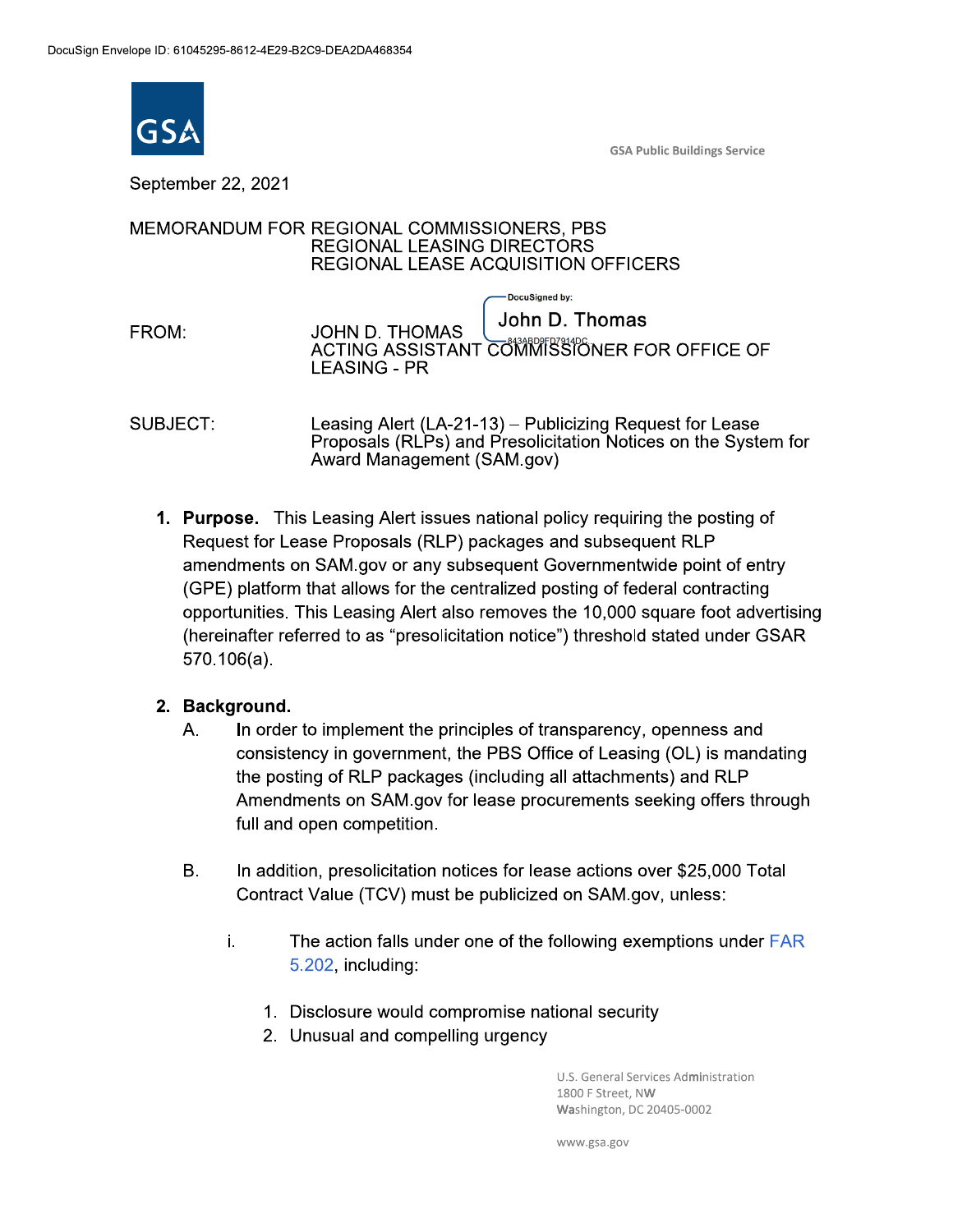3. Meets all of the following 3 criteria:

a. Is for an amount not expected to exceed the Simplified Lease Acquisition Threshold (SLAT)

Will be made through a means that provides access to the  $b_{1}$ notice of proposed contract action through the GPE (i.e., the RLP is posted on SAM.gov); and

Permits the public to respond to the solicitation electronically  $C_{-}$ (i.e., offers may be sent as pdf attachments through email or through Lease Offer Platform - Requirement Specific Acquisition Platform (LOP-RSAP))

**OR** 

- ii. The action falls under one of the following categories:
	- 1. Extension
	- 2. Renewal option evaluated as part of the original lease award\*
	- 3. Alteration performed under the scope of the lease
	- 4. Expansion performed under the scope of the lease

\*The LCO or his/her designee must post a notice on SAM.gov for the other two categories of renewal options (pre-existing option/evaluated prior to exercising, or, added or unpriced option/evaluated prior to exercising).

- $C_{-}$ These changes will start to bring the GSA leasing community in line with other acquisition communities within the government. SAM.gov is currently the official GPE platform for the centralized posting of federal contracting opportunities.
- 3. Effective Date. This Leasing Alert is effective as of the date of issuance unless modified, canceled, or re-issued.
- 4. Applicability. This Leasing Alert and its attachments apply to all General Services Administration (GSA) real property leasing and to activities delegated by GSA to other Federal agencies.
- 5. Cancellation. None.
- 6. Instructions and Procedures. Instructions and procedures are outlined below:

The requirement to post RLPs on SAM gov applies to all RLP packages, including those using RSAP, except as follows: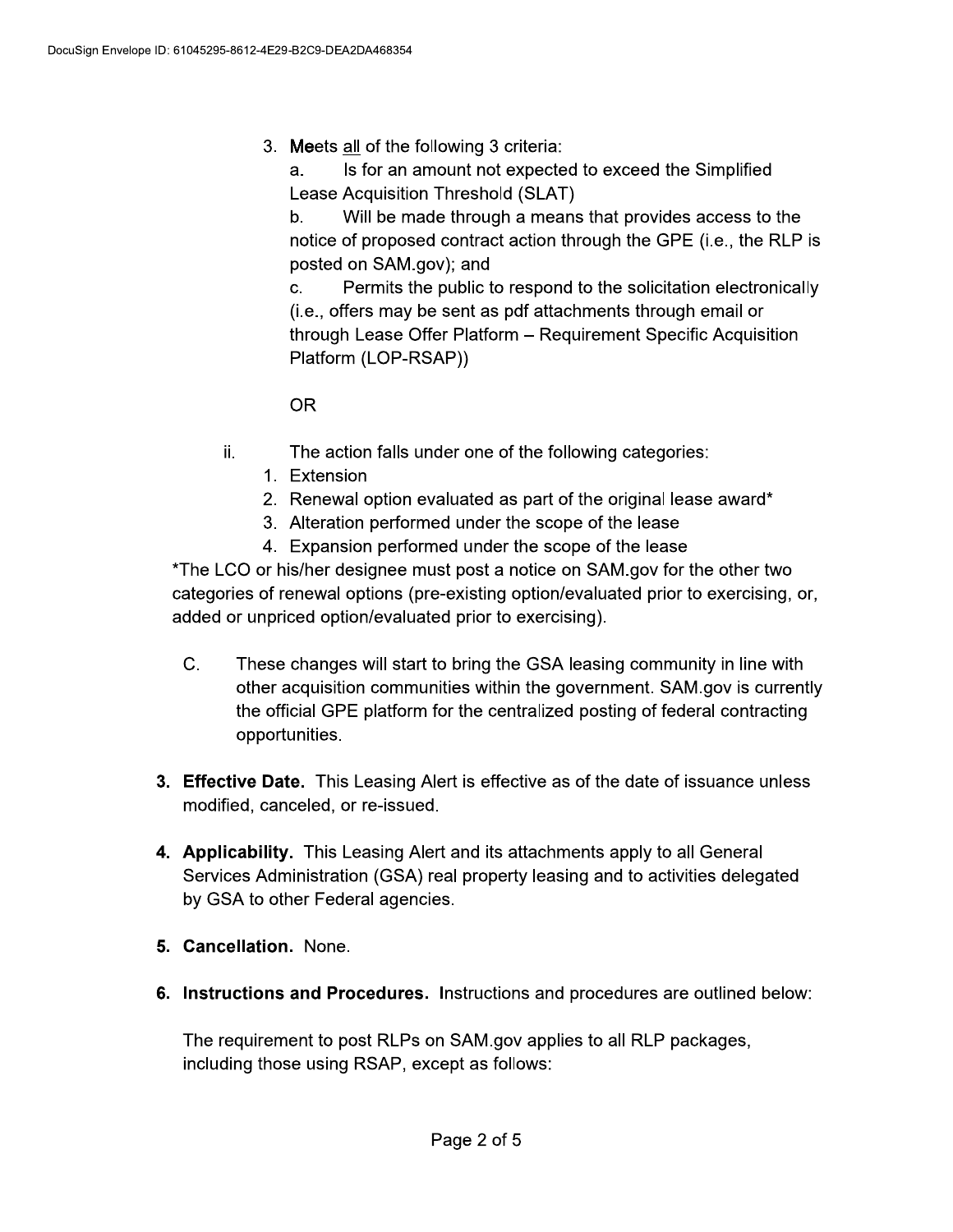- Automated Advanced Acquisition Platform (AAAP) RLPs\*  $\bullet$
- Non-competitive RLPs (i.e., sole source succeeding or superseding leases)
- RLPs issued under Unusual and Compelling Urgency FAR 6.302-2, including FEMA disaster "oral" RLPs

\*The Office of Leasing will post all AAAP RLPs to SAM.gov (or subsequent GPE platform) once per fiscal year, on October 1.

## А. **Process Steps**

The following reflects changes to Parts 2 and 3 of Leasing Desk Guide (LDG) Chapter 2, New or Replacing Lease. Future updates to LDG Chapter 2 and GSAR 570 will reflect these process changes.

# İ. **Presolicitation Notice**

Unless exempted as noted under part 2 above, LCOs or their designees must post a presolicitation notice on SAM gov at least 3 days prior to issuance of an RLP. The advertisement should use "Presolicitation" notice type, not "Sources Sought." Exception: SLAT model and AAAP procurements follow a different process with respect to these notices. A presolicitation notice is required for succeeding or superseding lease actions using the SLAT model. However, as indicated under the exception outlined under 2.B.i above, a presolicitation notice is not required when a competitive SLAT model RLP will be posted on SAM.gov. AAAP procurements have their own notice process as outlined under LDG Chapter 22.

## ii. **Market Survey**

At this time, there are no changes to the market survey process itself; note that, as discussed under LDG Chapter 2, the consensus determination reached with the client agency is not whether or not to solicit a property but is instead "whether a property meets or is capable of meeting the requirements of the agency."

## iii. **Post Market Survey Notifications**

As currently outlined under LDG Chapter 2, once consensus is reached, the LCO or his/her designee must send written notification to prospective offerors after the market survey to address when the property does not or cannot meet the requirements of the agency. The notification must address, at a minimum, areas where the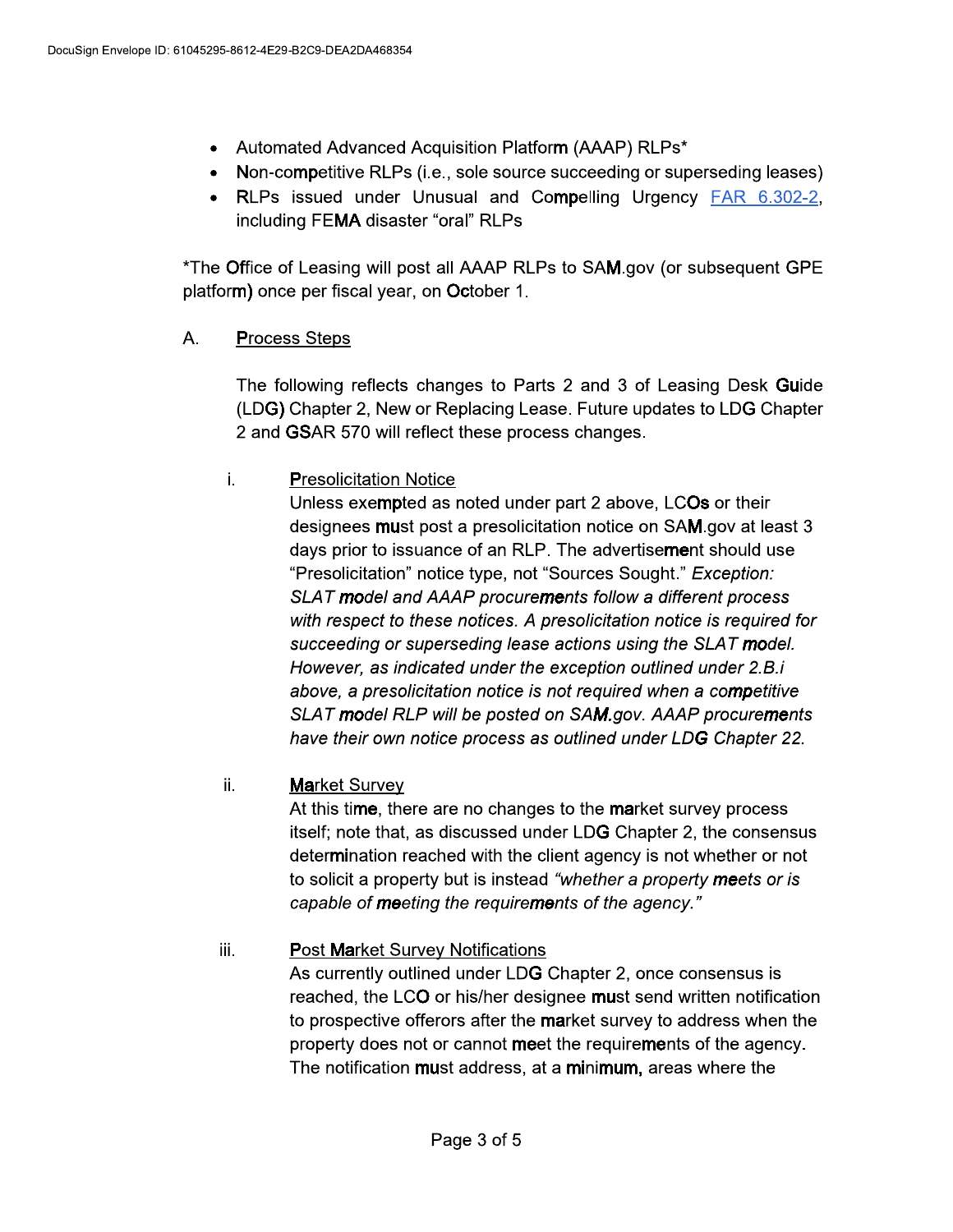property does not meet the government's minimum requirements and where the owner is either unwilling to or incapable of meeting RLP minimum requirements. However, such notification should avoid references to "not being issued an RLP," since RLPs are no longer being directly issued to pre-screened properties deemed "acceptable" to the government but are instead posted on SAM.gov (or subsequent GPE platform) and are therefore available to the entire public. See Attachment 1 for sample notification template.

#### iv. **RLP Posting/Notification (competitive actions only)**

Once the RLP has been finalized, the LCO or his/her designee must post the RLP package on the Contract Opportunities domain of SAM.gov. If a presolicitation notice was posted, create a new opportunity and link it to the prior presolicitation notice. (See Attachment 4 for additional guidance on the posting process.) Immediately after the RLP is posted, the LCO or his/her designee must notify everyone whose building was deemed "acceptable" during the market survey tour. In addition, notification must also be sent to the incumbent lessor, even if the current location is incapable of meeting current requirements. See Attachment 2 for sample notification template. Upload documentation of the RLP posting and the notifications to G-REX under Tab 3, Solicitation Phase. Also upload copies of correspondence sent to project stakeholders (e.g., agency representative, Lease Administration Manager, Federal Protective Service) forwarding a copy of the RLP or a link to the SAM gov posting.

RLP Amendments, presolicitation/preproposal conference materials V. Amendments to the RLP made prior to the receipt of proposals must also be posted on SAM.gov, so that all potential offers have the same information. The same is true for clarifications or other materials issued as a result of a preproposal conference (example, written Q&As). Amendments made after receipt of proposals do not have to be posted on SAM gov and may instead be issued only to those offerors who submitted a proposal, unless it reflects a cardinal change such that an offeror that otherwise did not submit a proposal can now do so. Amendments reflecting a cardinal change must be posted on SAM.gov. Amendments must include instructions for offerors to sign and acknowledge receipt and return the signed amendment back to the LCO or his/her designee. Once